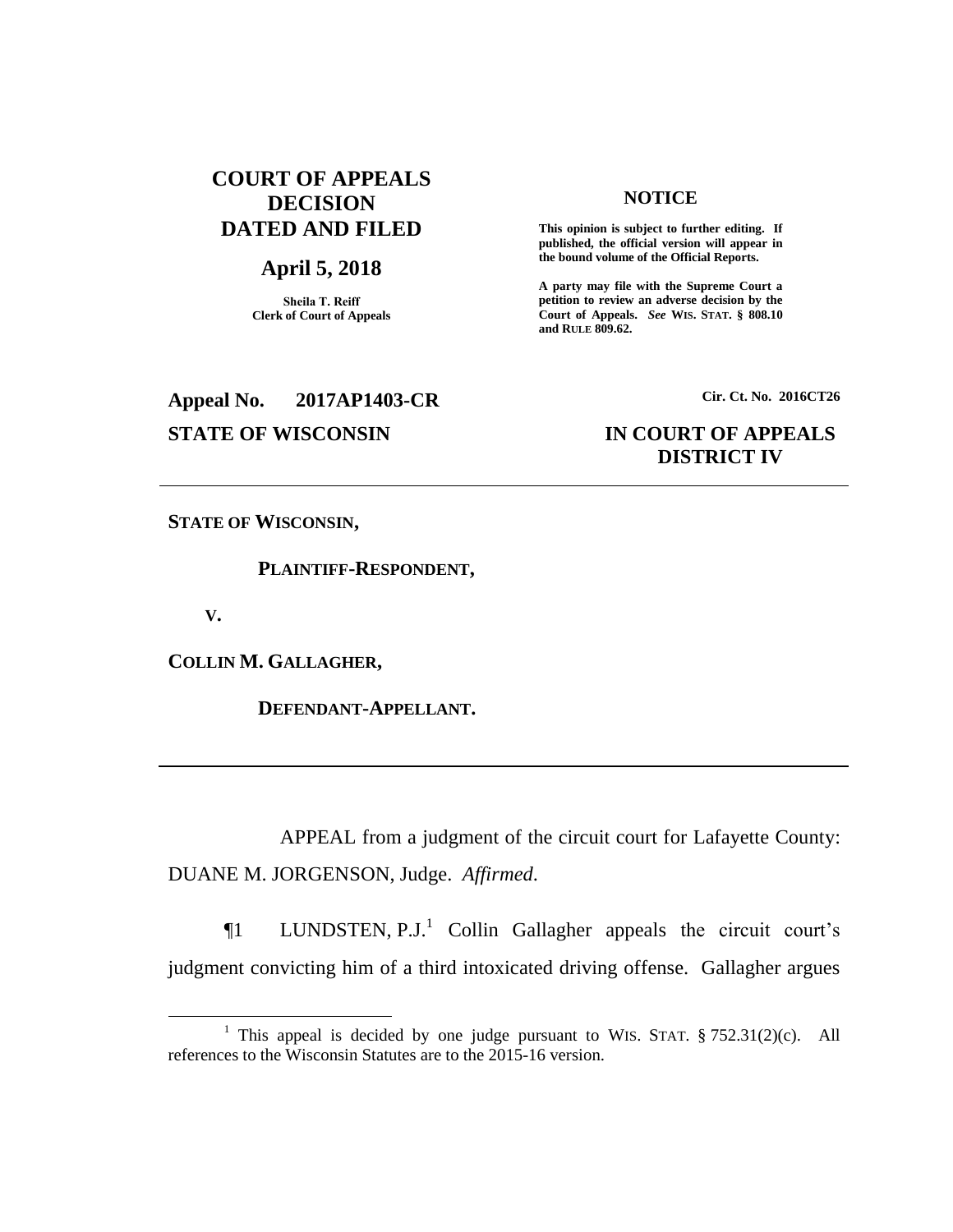that the circuit court should have suppressed blood test results evidencing Gallagher's intoxication. For the reasons below, I affirm.

¶2 Gallagher was arrested for an intoxicated driving offense, and the police obtained a warrant authorizing them to take a sample of Gallagher's blood. Gallagher does not dispute that the warrant was supported by probable cause to believe that he was committing an intoxicated driving offense. Gallagher nonetheless argues that the blood test results should have been suppressed.

¶3 As I understand Gallagher's supporting arguments, they depend on the premise that there are only two ways to interpret the warrant, and that either of these interpretations leads to suppression. The first way—which corresponds to Gallagher's main argument—is that the warrant authorizes the taking of Gallagher's blood but not subsequent testing of the blood. The second way which corresponds to what appears to be an alternative argument—is that the warrant implicitly and improperly authorizes unlimited testing of Gallagher's blood.

¶4 I address each of these alternative arguments in separate sections below. I first note, however, that there appears to be a third reasonable interpretation of the warrant, namely, that it authorizes the testing of Gallagher's blood only for the purpose of obtaining evidence of an intoxicated driving offense. I need not decide whether this third interpretation is not only reasonable but perhaps the only logical interpretation. Instead, it is sufficient to explain why Gallagher fails to persuade me that either of his two interpretations leads to suppression.

2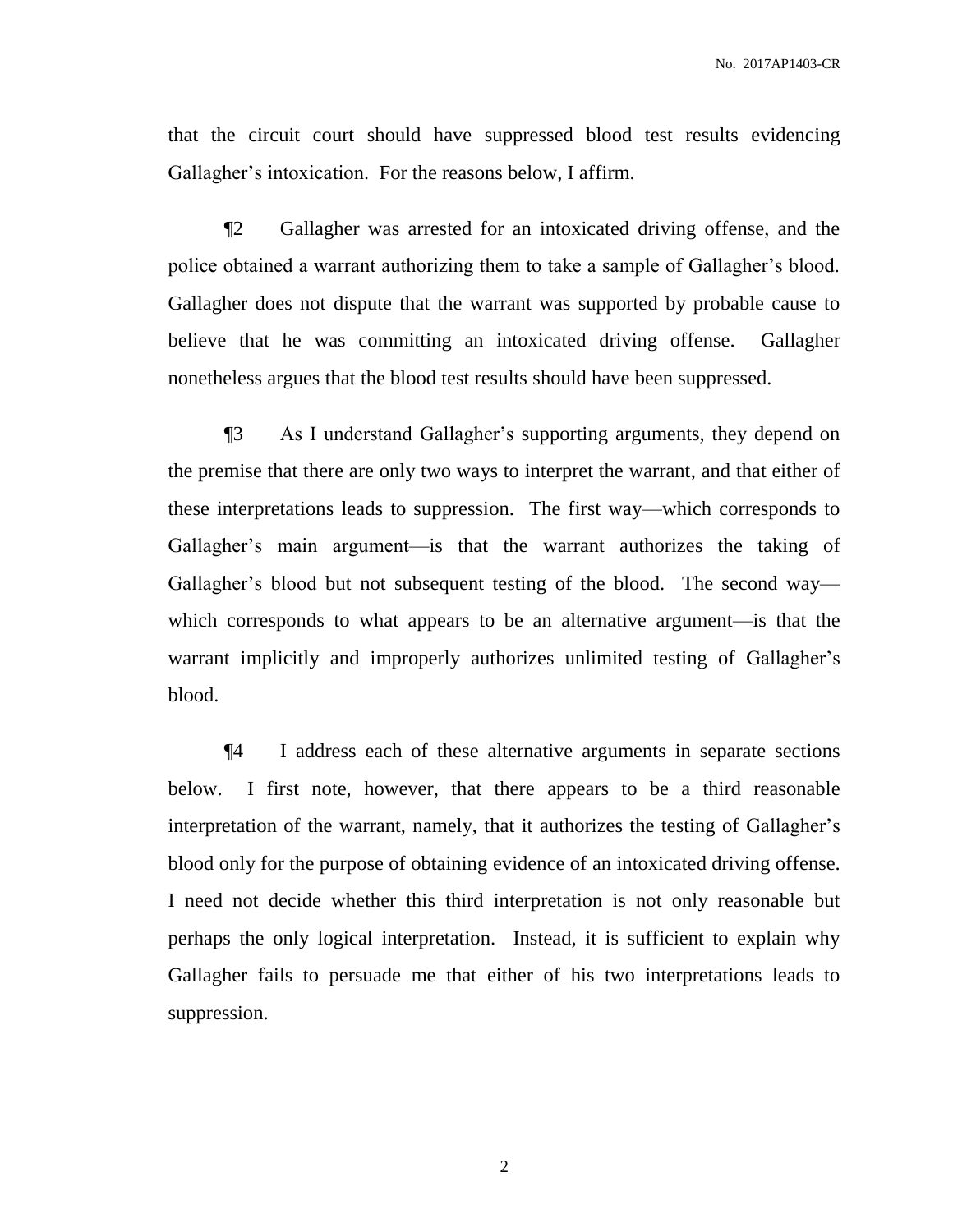## *A. Gallagher's First Interpretation of The Warrant —The Warrant Authorizes the Seizure of Gallagher's Blood, But Not Subsequent Testing*

¶5 As noted, Gallagher's first interpretation of the warrant is that it authorized only the taking of his blood and not subsequent testing of the blood. Gallagher argues that, because the warrant did not authorize testing, police exceeded the scope of the warrant by testing his blood for evidence of an intoxicated driving offense.

¶6 In rejecting this argument, the circuit court relied on *State v. Riedel*, 2003 WI App 18, 259 Wis. 2d 921, 656 N.W.2d 789 (2002). I agree with the circuit court that *Riedel* requires rejection of this argument. Under *Riedel*, once police have lawfully obtained a blood sample in the course of investigating an intoxicated driving offense, they need no further justification to test the blood for evidence of that offense. The court explained in *Riedel*:

> This court has concluded that *Snyder* and *Petrone* stand for the proposition that the "examination of evidence seized pursuant to the warrant requirement or an exception to the warrant requirement is an essential part of the seizure and does not require a judicially authorized warrant. Both decisions refuse to permit a defendant to parse the lawful seizure of a blood sample into multiple components." *VanLaarhoven*, 2001 WI App 275 at ¶16. We find the reasoning of *Snyder*, *Petrone* and *VanLaarhoven* persuasive, and we adopt their holdings here. We therefore conclude that the police were not required to obtain a warrant prior to submitting Riedel's blood for analysis.

*Id.*, 16 (footnote omitted); *see also id.*, 17 (concluding that "analysis of Riedel's blood was simply the examination of evidence obtained pursuant to a valid search").

¶7 Gallagher argues that both *Riedel* and *State v. VanLaarhoven*, 2001 WI App 275, 248 Wis. 2d 881, 637 N.W.2d 411, a case on which *Riedel* relied, do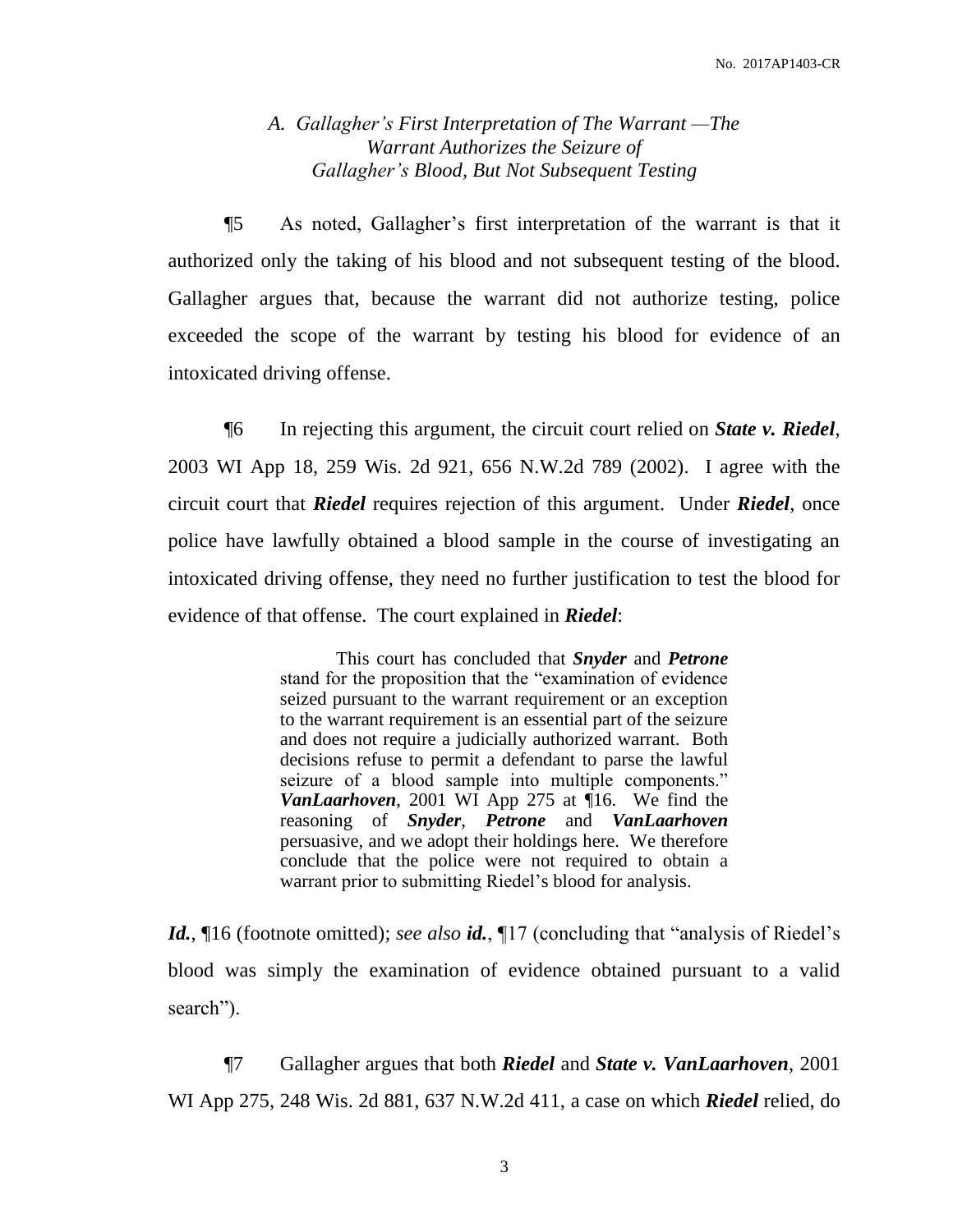not apply when, as here, a blood sample is obtained pursuant to a warrant. In *Riedel* the blood sample was deemed lawfully obtained based on exigent circumstances, *see Riedel*, 259 Wis. 2d 921, ¶17, and in *VanLaarhoven* the blood sample was obtained based on the Implied Consent Law, *see VanLaarhoven*, 248 Wis. 2d 881,  $\P$ 2, 17. Gallagher argues that a warrant search must be strictly limited to the terms of the warrant. And, as noted, under Gallagher's interpretation of the warrant that I address in this section, the warrant does not authorize testing.

¶8 The problem for Gallagher is that *Riedel* does not support this warrant/non-warrant distinction. To the contrary, *Riedel* indicates that it does not matter whether blood was obtained by a warrant or other means, so long as the blood was lawfully obtained. This is evident from *Riedel*'s framing of the issue, its reasoning, and its conclusion. Even though there was *no warrant* in *Riedel*, the court framed the issue as whether a "second search warrant" was needed to test blood that was lawfully obtained. *See Riedel*, 259 Wis. 2d 921, ¶9. Then, the court in *Riedel* spoke in terms of whether a blood sample was obtained in a "lawful" or "valid" manner, not whether it was lawfully obtained with or without a warrant. *See id.*, ¶¶16-17. The *Riedel* court rejected the defendant's argument that subsequent testing was a "second search" within the meaning of the Fourth Amendment. *See id.*, ¶¶4, 7, 16 & n.6.

¶9 Returning to the facts here, there is no dispute that the warrant authorized police to obtain a blood sample from Gallagher based on probable cause to believe that Gallagher was engaged in an intoxicated driving offense. And, it is apparent that the particular means of legally obtaining the defendant's blood in *Riedel* did not matter to the court's conclusion that neither a "second

4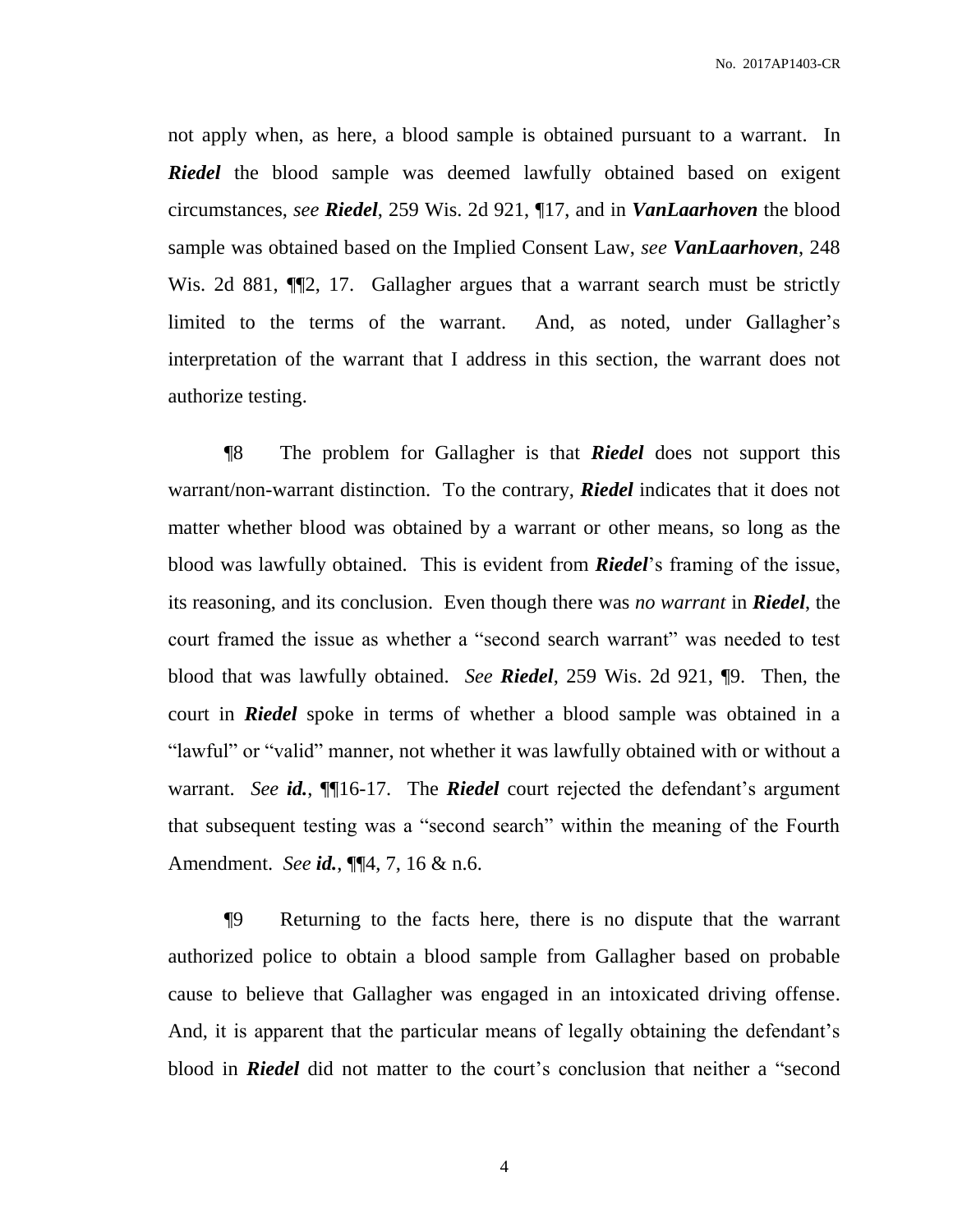search warrant" nor any other legal justification was necessary to test legally obtained blood for evidence of the intoxicated driving offense.

¶10 Gallagher may be arguing that the warrant context here matters because warrants are subject to the particularity requirement, and that the warrant in this case was not sufficiently particular because it was silent as to testing. If that is Gallagher's argument, I conclude that it conflicts with *Riedel* and, therefore, must be directed to our supreme court. *See Cook v. Cook*, 208 Wis. 2d 166, 189-90, 560 N.W.2d 246 (1997) ("[O]nly the supreme court … has the power to overrule, modify or withdraw language from a published opinion of the court of appeals."). To repeat, the only reasonable teaching of *Riedel* is that, once police have lawfully obtained a blood sample in the course of investigating an intoxicated driving offense, no further justification is necessary to test the blood for evidence of that offense.

¶11 Gallagher argues that *Riedel* conflicts with a subsequent United States Supreme Court decision, *Riley v. California*, 134 S. Ct. 2473 (2014). I disagree that there is a conflict. In *Riley*, the Court concluded that police must obtain a warrant to search the contents of a cell phone that is seized incident to arrest. *See id.* at 2480, 2484-85. *Riley* does not address the testing of blood. Nor is it apparent how *Riley* might be applied outside the context of a search incident to arrest.

¶12 It is true that, before *Riley*, *Riedel* and case law on which *Riedel* relied might have been applied to allow what *Riley* prohibits: the warrantless search of a cell phone incident to arrest. But that does not mean that *Riedel* and *Riley* conflict. Similarly, Gallagher does not show a conflict between *Riedel* and other recent Supreme Court cases that Gallagher cites. Rather, Gallagher's

5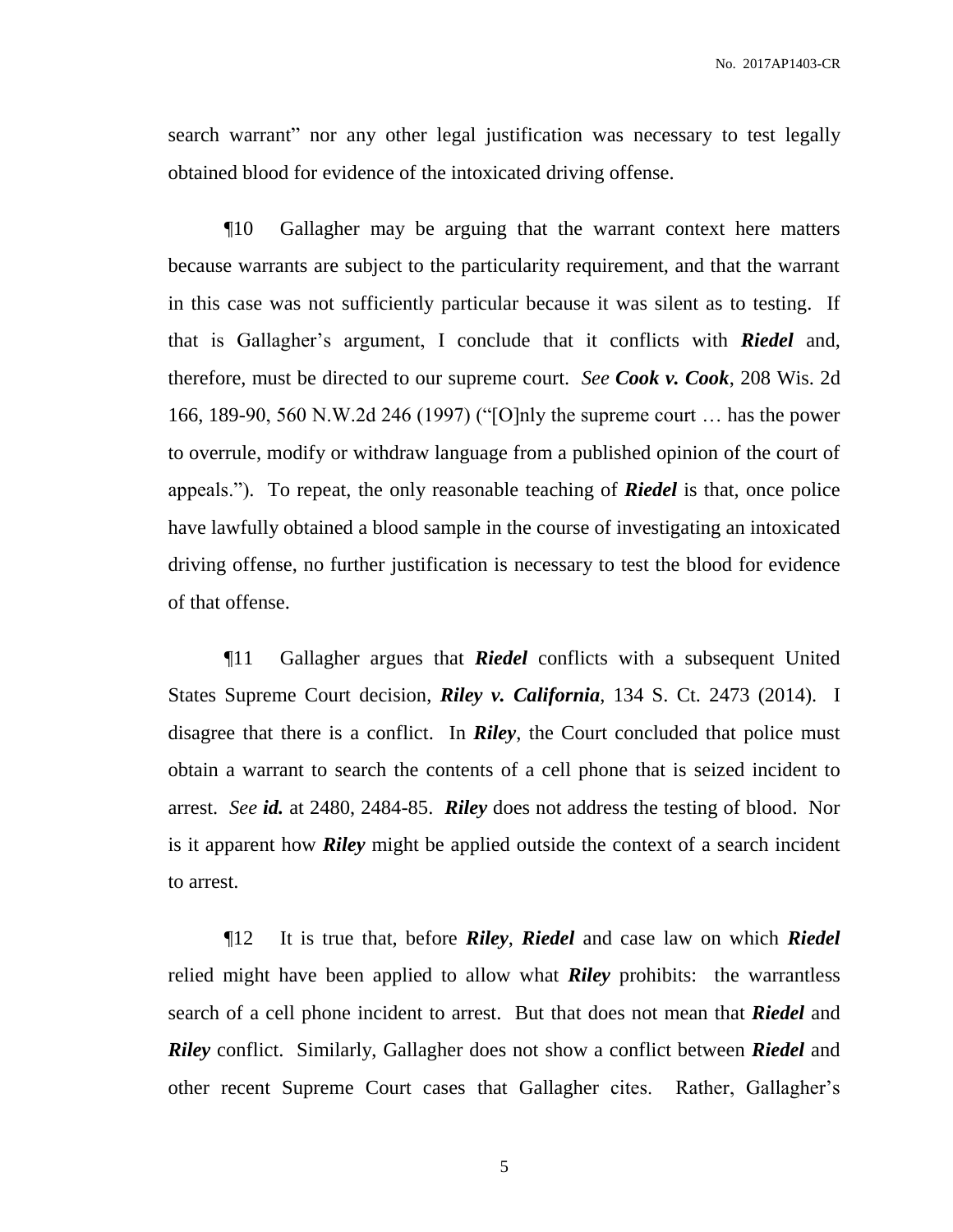discussion of these cases, at best, amounts to an argument that *Riedel* should be modified or overruled in light of the principles behind those cases. This argument must be directed to our state supreme court. *See Cook*, 208 Wis. 2d at 189-90.

## *B. Gallagher's Alternative Interpretation of the Warrant—The Warrant Implicitly Authorizes Unlimited Blood Testing*

¶13 Gallagher's alternative interpretation of the warrant is that it implicitly and broadly authorizes unlimited testing of his blood. Under this interpretation, of course, the warrant *does* authorize the testing that occurred here, namely, the testing of Gallagher's blood for evidence of an intoxicated driving offense. Gallagher nonetheless argues that, under this interpretation, the blood test results must be suppressed. For the following reasons, I reject this argument.

¶14 Gallagher's supporting argument on this topic is not well developed but appears to pertain to the evil of general warrants and the particularity requirement. Gallagher quotes the following portion of *Coolidge v. New Hampshire*, 403 U.S. 443 (1971):

> The second, distinct objective [of the warrant requirement] is that those searches deemed necessary should be as limited as possible. Here, the specific evil is the "general warrant" abhorred by the colonists, and the problem is not that of intrusion per se, but of a general, exploratory rummaging in a person's belongings. The warrant accomplishes this second objective by requiring a "particular description" of the things to be seized.

Id. at 467 (citations omitted).

¶15 Relying on this passage from *Coolidge*, Gallagher goes on to argue as follows: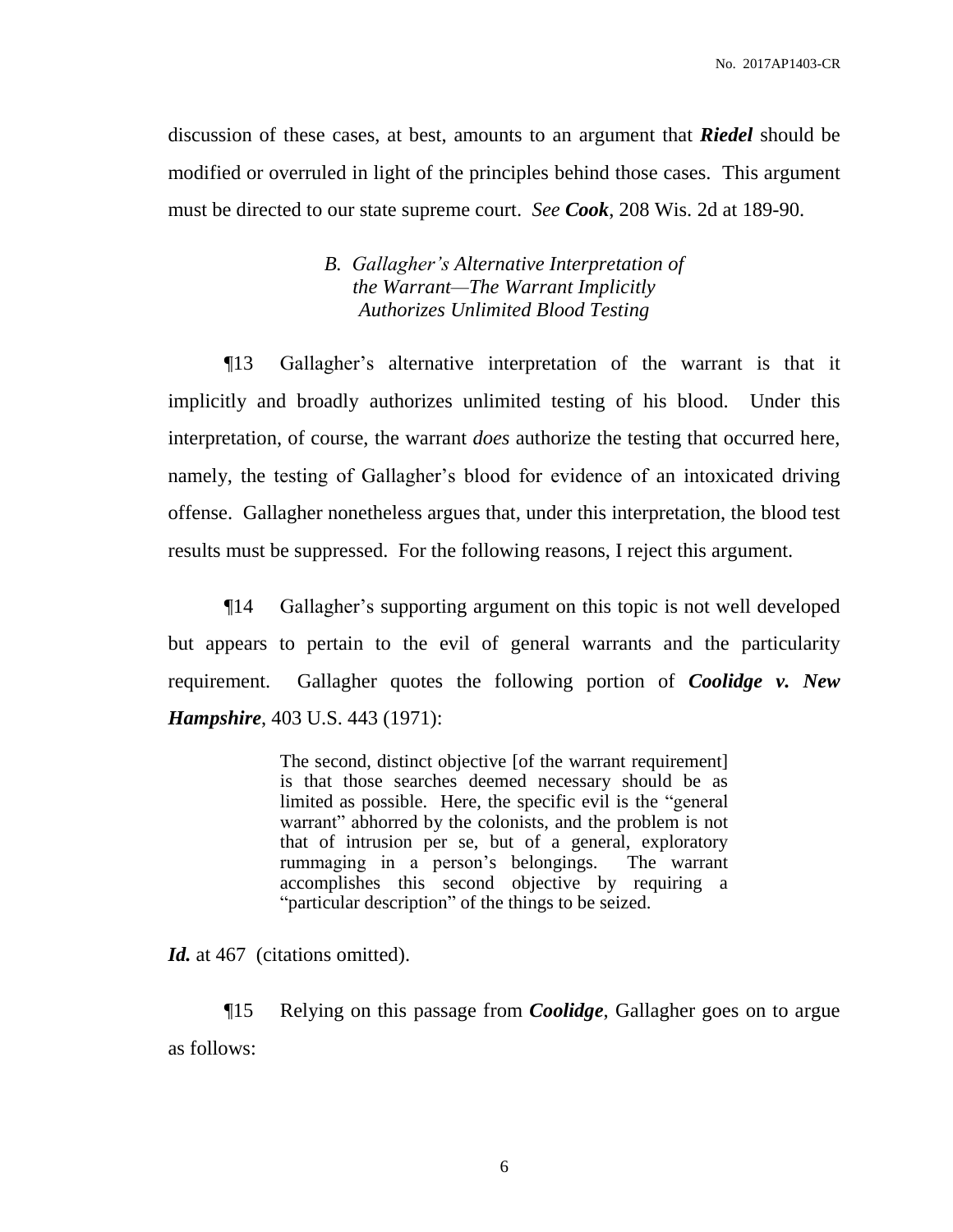If implicit authorization to analyze the blood sample can be read into the warrant, then additional authorizations could also be read in, eliminating any expectation of privacy that a citizen would possess in his or her blood. The very purpose of a warrant, the purpose of the Fourth Amendment, is to appropriately limit the authority of the government.

If authority for blood analysis can be implied from the face of the warrant, then the warrant is an overbroad "general warrant," which is invalid under the Fourth Amendment. The historical purpose of the particularity requirement was to prohibit a "general warrant" authorizing the "general, exploratory rummaging through a person's papers and effects." The founders of this country did not trust law enforcement officers to receive a general warrant and then abide by some ephemeral "implicit" limitations. The warrant must be explicit; "nothing is left to the discretion of the officer executing the warrant."

(Footnotes omitted.)

¶16 Gallagher thus appears to take the view that a warrant that authorizes the testing of blood without specifying the particular type of testing is akin to a general warrant that authorizes the police to rummage through all of a person's papers and effects. I disagree that the warrant here is akin to a general warrant. At most, the warrant is overly broad by not expressly limiting the testing of Gallagher's blood to evidence of an intoxicated driving offense. But even if the warrant is viewed as overly broad in this way, Gallagher makes no assertion that the police in fact tested his blood for anything other than evidence of an intoxicated driving offense. Absent such an assertion, or further explanatory argument, Gallagher does not persuade me that suppression of the blood test results here is appropriate.